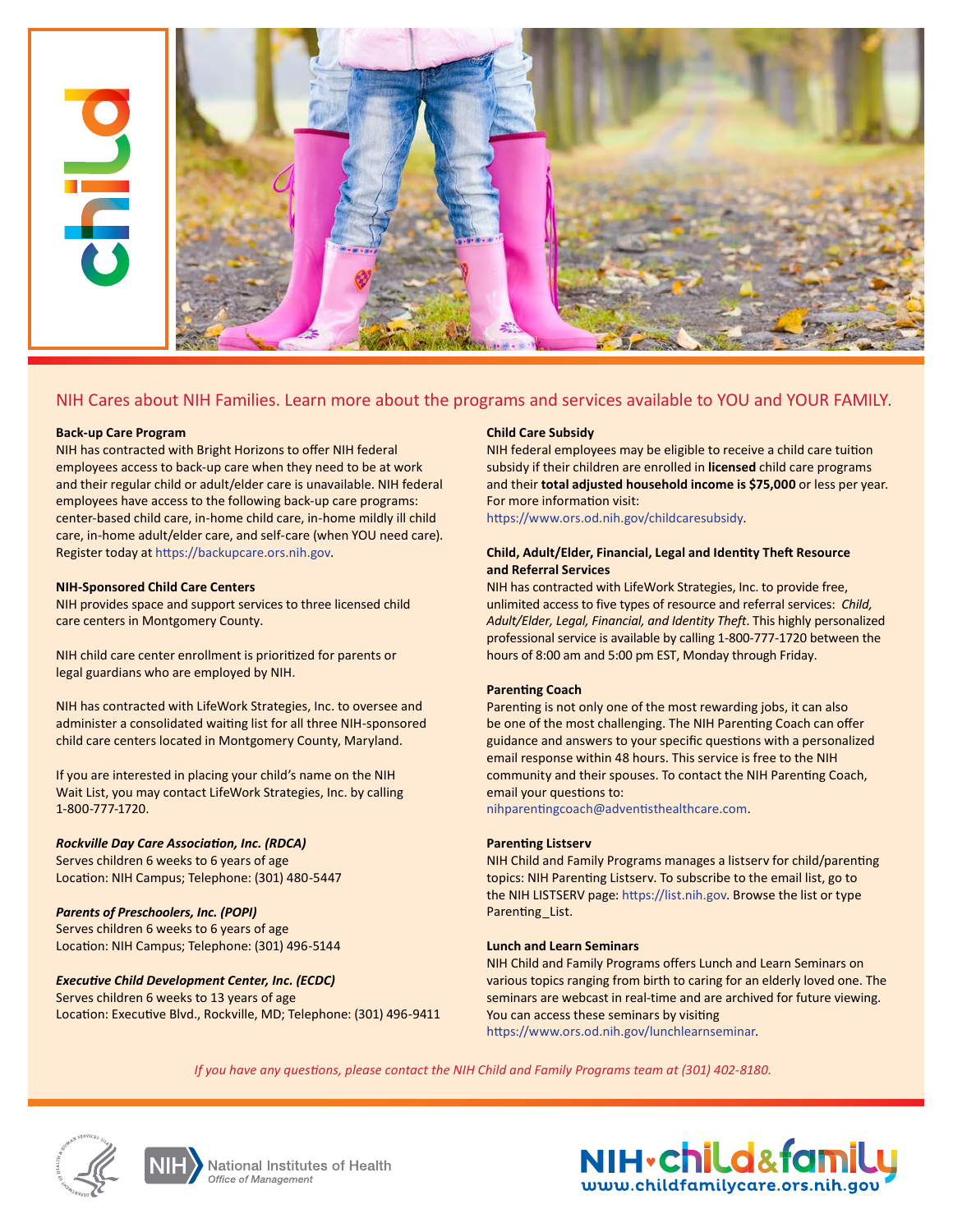

## **Parenting Coach**

Parenting is not only one of the most rewarding jobs, it can also be one of the most challenging. The NIH Parenting Coach can offer guidance and answers to your specific questions with a personalized email response within 48 hours. This service is free to the NIH community and their spouses. To contact the NIH Parenting Coach, email your questions to:

<nihparentingcoach@adventisthealthcare.com>.

### **Parenting Listserv**

NIH Child and Family Programs manages a listserv for child/parenting topics: NIH Parenting Listserv. To subscribe to the email list, go to the NIH LISTSERV page:<https://list.nih.gov>. Browse the list or type Parenting\_List.

### **Lunch and Learn Seminars on Children and Families**

NIH Child and Family Programs offers Lunch and Learn Seminars on various topics ranging from birth to caring for an elderly loved one. The seminars are webcast in real-time and are archived for future viewing. You can access these seminars by visiting [https://www.ors.od.nih.gov/lunchlearnseminar.](https://www.ors.od.nih.gov/lunchlearnseminar)

### **NIH-Sponsored School-age Care & Summer Camp**

The NIH provides space and support services to the schoolage program at Executive Child Development Center. For more information about school-age care, what schools they serve, and the summer camp they provide, contact ECDC directly.

## **Executive Child Development Center, Inc. (ECDC)**

Serves children 6 weeks to 13 years of age Location: Executive Blvd., Rockville, MD; Telephone: (301) 496-9411

NIH child care center enrollment is prioritized for parents or legal guardians who are employed by NIH.

## **Back-up Care Program**

NIH has contracted with Bright Horizons to offer NIH federal employees access to back-up care when they need to be at work and their regular child or adult/elder care is unavailable. NIH federal employees have access to the following back-up care programs: center-based child care, in-home child care, in-home mildly ill child care, in-home adult/elder care, and self-care (when YOU need care). Care can be provided in your home or in your loved one's home all over the United States. Register today at [https://backupcare.ors.nih.gov.](https://backupcare.ors.nih.gov)

# **Child, Adult/Elder, Financial, Legal and Identity Theft Resource and Referral Services**

NIH has contracted with LifeWork Strategies, Inc. to provide free, unlimited access to five types of resource and referral services: Child, Adult/Elder, Legal, Financial, and Identity Theft. This highly personalized professional service is available by calling 1-800-777-1720 between the hours of 8:00 am and 5:00 pm EST, Monday through Friday.

# **Child Care Subsidy**

NIH federal employees may be eligible to receive a child care tuition subsidy if their children are enrolled in **licensed** child care programs and their **total adjusted household income is \$75,000** or less per year. For more information visit:

[https://www.ors.od.nih.gov/childcaresubsidy.](https://www.ors.od.nih.gov/childcaresubsidy)

### **Summer Care & Camp Resources**

Finding summer care options which meet your needs, your family's budget, and your child's interests can be overwhelming. There are many NIH resources to help you navigate the choices, challenges, and opportunities that impact your summer planning. You can access these summer care & camp resources by visiting https://www.ors. [od.nih.gov/pes/dats/childcare/Pages/summerCareResources.aspx.](https://www.ors.od.nih.gov/pes/dats/childcare/Pages/summerCareResources.aspx)

*If you have any questions, please contact the NIH Child and Family Programs team at (301) 402-8180.*







**National Institutes of Health** Office of Management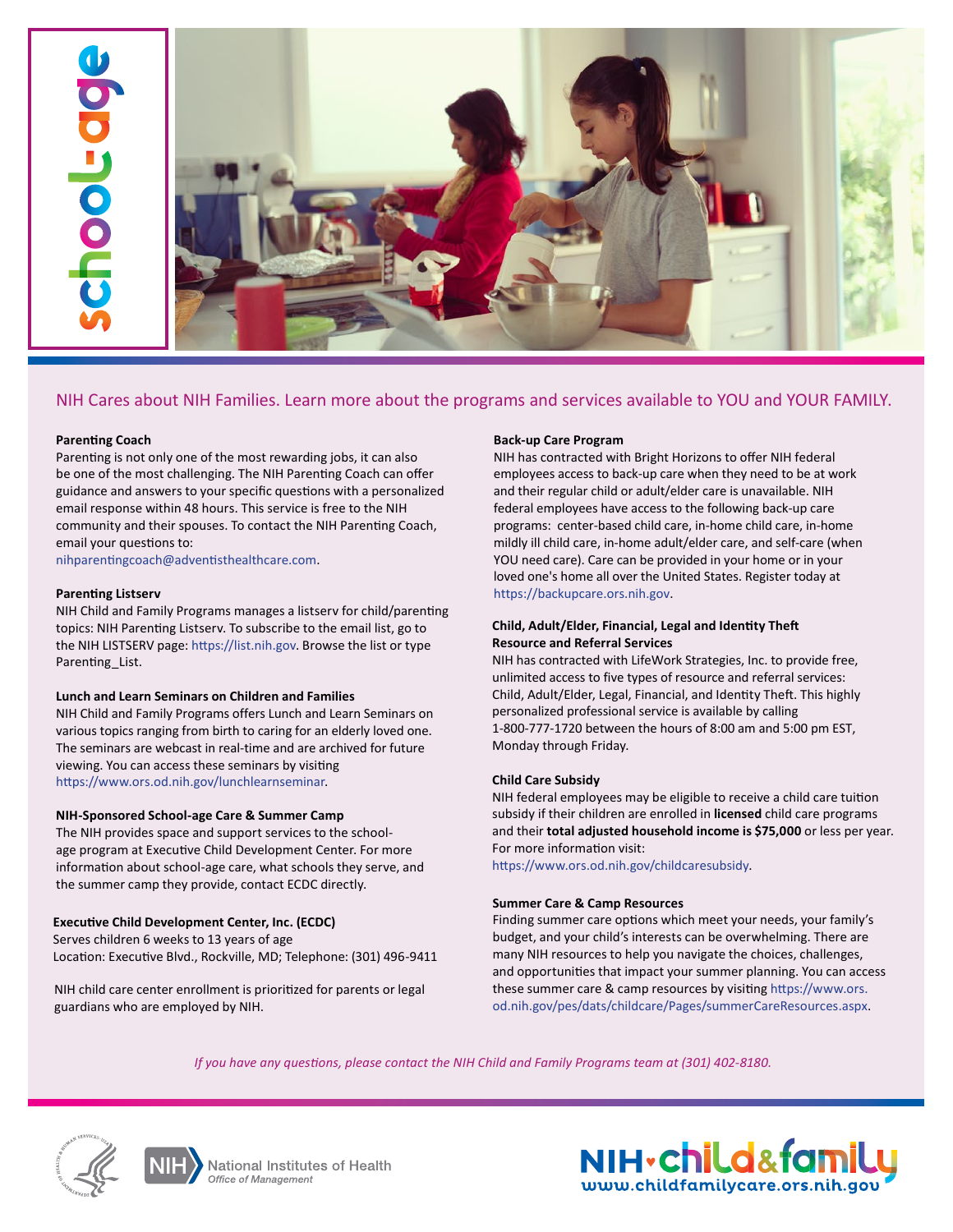

# **Adult/Elder, Financial, Legal and Identity Theft Resource and Referral Services**

NIH has contracted with LifeWork Strategies, Inc. to provide free, unlimited access to five types of resource and referral services: Child, Adult/Elder, Legal, Financial, and Identity Theft. This highly personalized professional service is available by calling 1-800-777-1720 between the hours of 8:00 am and 5:00 pm EST, Monday through Friday.

### **Back-up Care Program**

NIH has contracted with Bright Horizons to offer NIH federal employees access to back-up care when they need to be at work and their regular adult/elder care is unavailable. NIH federal employees have access to in-home adult/elder care, and selfcare (when YOU need care). Care can be provided in your home or in your loved one's home all over the United States. Register today at <https://backupcare.ors.nih.gov>.

# **Adult Care Support Listserv**

The NIH Child and Family Programs manages a listserv focused on adult/elder care topics called: Adult Care Support. To subscribe to the email list, go to the NIH LISTSERV page: [https://list.nih.gov.](https://list.nih.gov) Browse the list or type Adult-Care-Support.

## **Lunch and Learn Seminars on Adult/Elder Care**

NIH Child and Family Programs offers Lunch and Learn Seminars on various topics ranging from birth to caring for an elderly loved one. The seminars are webcast in real-time and are archived for future viewing. You can access these seminars by visiting [https://www.ors.od.nih.gov/lunchlearnseminar.](https://www.ors.od.nih.gov/lunchlearnseminar)

*If you have any questions, please contact the NIH Child and Family Programs team at (301) 402-8180.*